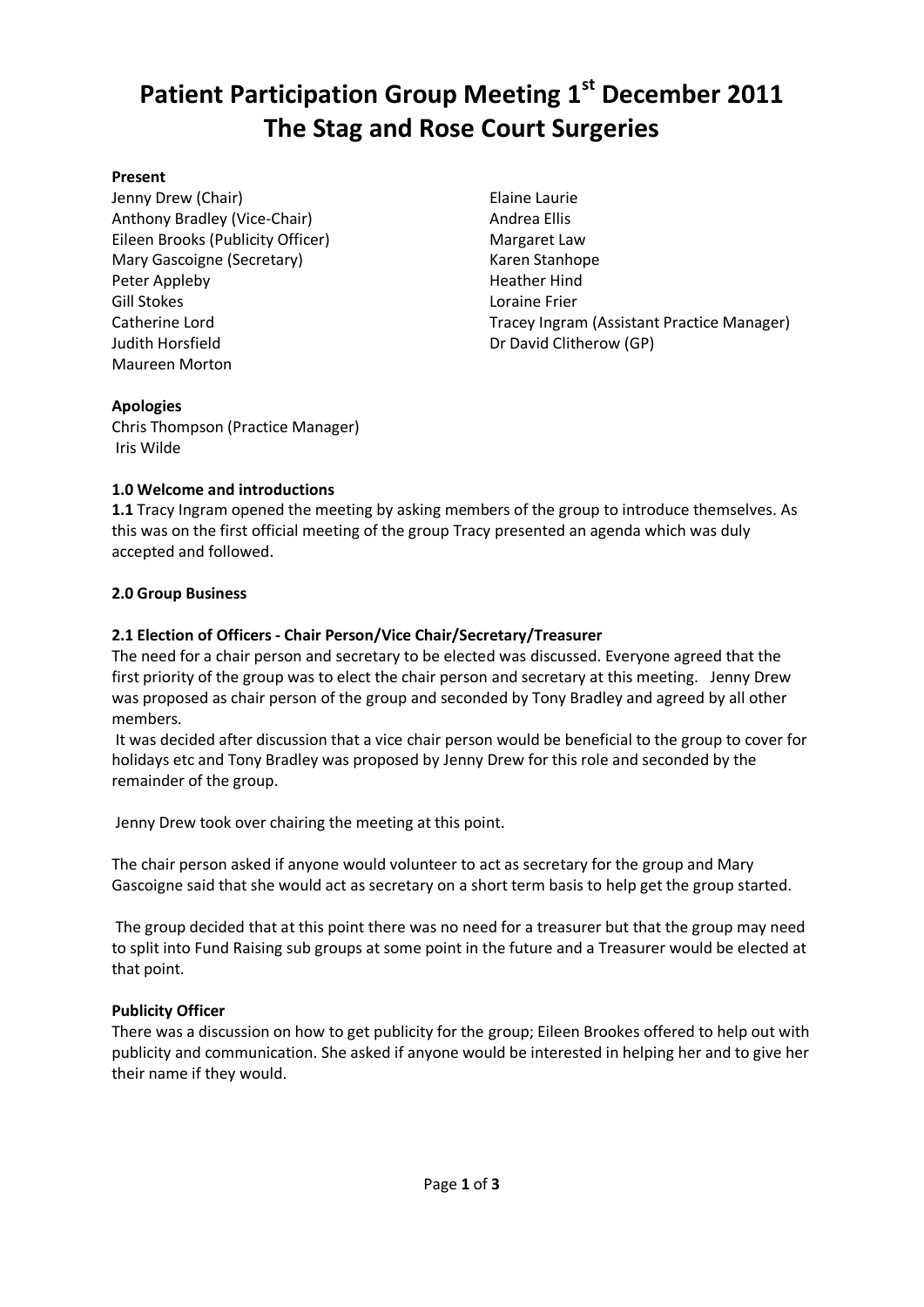# **Publicity ideas generated from the group**

It was decided to look at improving the practice website and getting it updated on a regular basis. It was also thought the NHS site "Choices" would be a good place to advertise the setting up of this group as it is very well used, assessable and has lots of links where the public can put their own comment on. This would be explored and issues discussed at the next meeting. **Action**

- **Jenny Drew** to contact NHS Choices to investigate using this medium as a website.
- **Jenny Drew** will meet with Chris Thompson to discuss the maintenance and possibility of updating the content and making the content more informative and user friendly.
- **Tracy Ingram** to contact the current website provider to see if they can do this.
- Alternative methods of communication were discussed such as a piece in the local paper to tell patients who do not get to the surgery about the group and what its purpose is.
- It was suggested that the back of the repeat prescription could have a little information about the group and the dates of the meetings.
- The newsletter could be left on the desk in reception and the JX board in the surgery could be used.
- We could also have a board in reception giving details about the group and a contact phone number for patients to bring any concerns, worries or ideas on how to improve the triage system to the group to discuss, although it will be made clear that these will be general concerns/worries not individual ones.
- Andrea told the group that she represented people with learning difficulties and that she was looking at alternative methods of communication and would like to look at these issues and it was agreed to do this at a future meeting.
- There was also a discussion about how best to communicate with elderly people in nursing/residential care homes as it was felt that they are often miss out on things which happen outside their place of residence.
- All of the above form part of the short term goals for the group.

## **2.0 Terms of reference**

**2.1** Karen Stanhope read a sample of terms of reference document from the National Association for Patient Participation [NAPP] (2009). It was decided to discuss this fully at the next meeting and if necessary change them so that they fully meet the objectives of the group. **Action**

 Karen Stanhope is to send the document to Tracy Ingram who will forward it via email or letter to group members.

## **2.2 Frequency of meetings**

The group agreed that each meeting would be limited to approximately one hour starting at 6pm on a monthly basis for the first 6 months of 2012. This would be reviewed on an as and when basis depending on issues put to the group and availability of the meeting venue. The following dates were agreed:

| THE TUITUMING GALES WELE ASTEED. |                    |
|----------------------------------|--------------------|
| $19th$ January 2012              | 26 April 2012      |
| 23rd February 2012               | $17^{th}$ May 2012 |
| $22nd$ March 2012                | $21st$ June 2012   |
|                                  |                    |